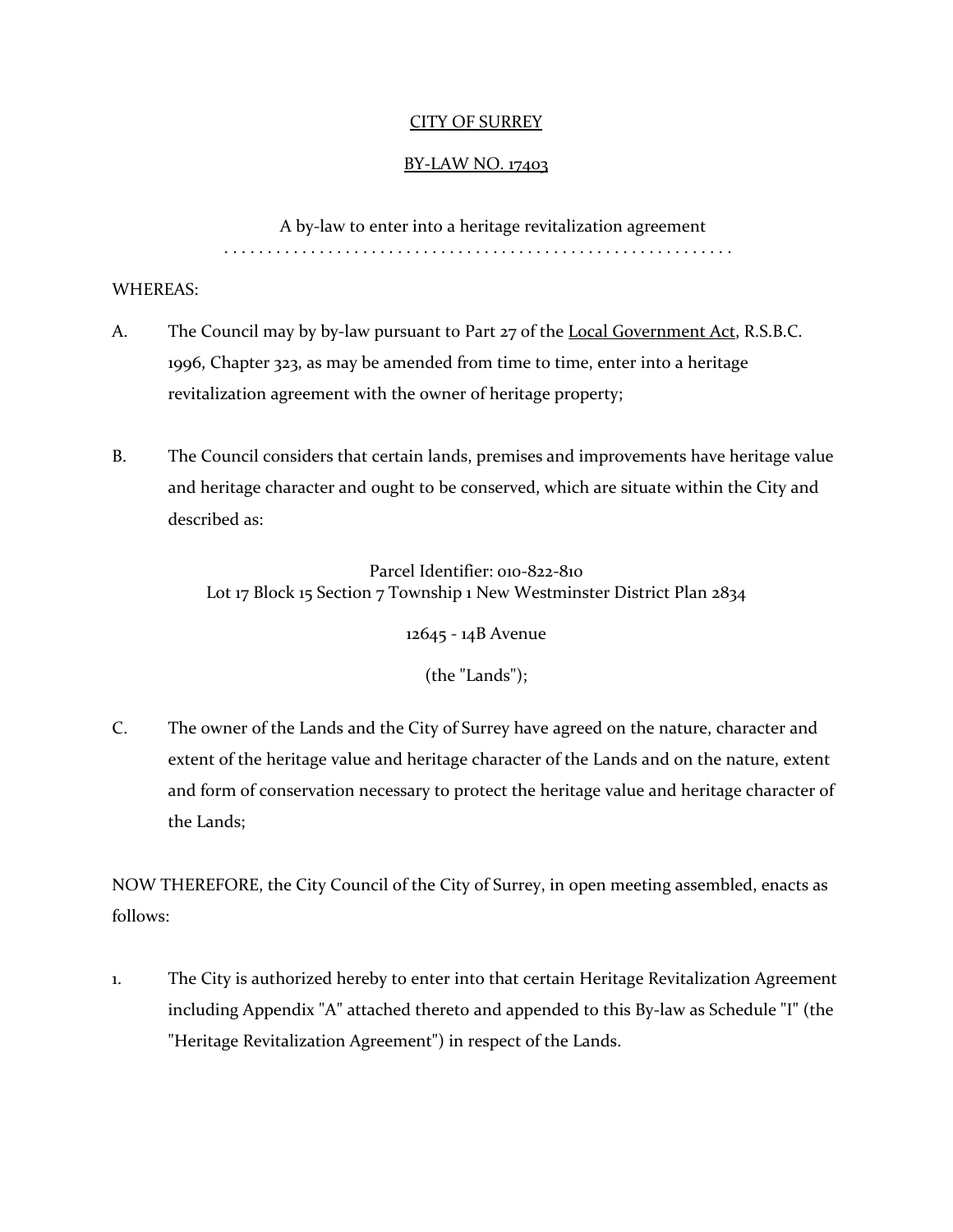- 2. The Mayor and the City Clerk are authorized on behalf of the Council to sign the Heritage Revitalization Agreement and to register a notice on the title of the Lands.
- 3. Schedule "I" forms a part of this By-law.
- 4. This By-law may be cited for all purposes as "City of Surrey Heritage Revitalization Agreement By-law, 2011, No. 17403".

PASSED FIRST READING on the 9th day of May 2011. PASSED SECOND READING on the 9th day of May 2011. PASSED THIRD READING on the 9th day of May 2011.

RECONSIDERED AND FINALLY ADOPTED, signed by the Mayor and Clerk, and sealed with the Corporate Seal on the 30th day of May, 2011.

\_\_\_\_\_\_\_\_\_\_\_\_\_\_\_\_\_\_\_\_\_\_\_\_\_\_\_\_\_\_\_\_\_\_\_\_\_\_ MAYOR

\_\_\_\_\_\_\_\_\_\_\_\_\_\_\_\_\_\_\_\_\_\_\_\_\_\_\_\_\_\_\_\_\_\_\_\_\_\_ CLERK

h:\by-laws\adopted bylaws\2011\byl 17403.docx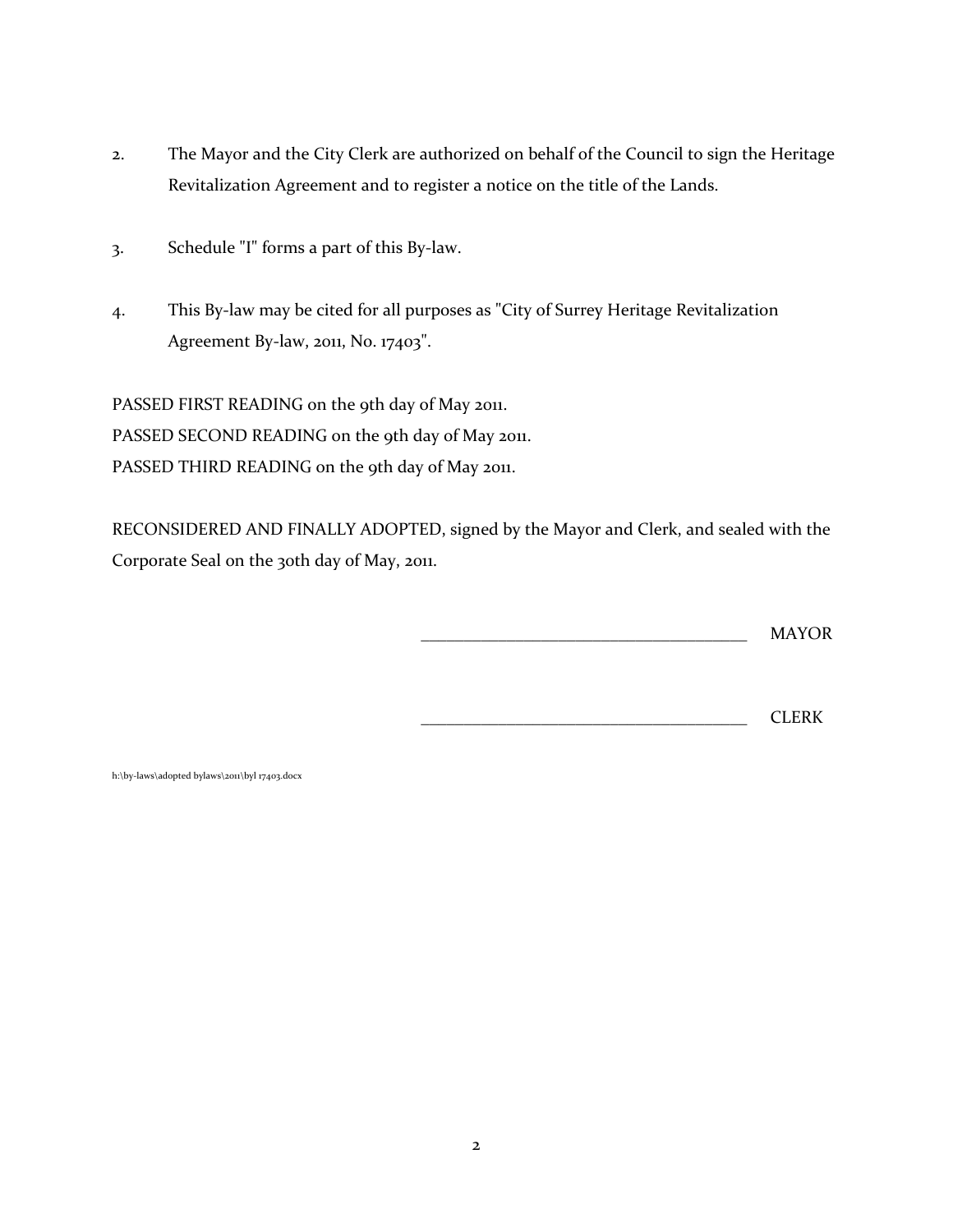### **SCHEDULE "I"**

### **HERITAGE REVITALIZATION AGREEMENT**

This Agreement made the \_\_\_ day of \_\_\_\_\_\_\_\_\_, 2011

BETWEEN:

12645 - 14B Avenue Surrey, British Columbia  $V_4A_1J_7$ 

12645-14B Avenue Surrey, British Columbia

 $V_4A_1J_7$ 

(the "Owner")

OF THE FIRST PART

AND:

CITY OF SURREY, a municipal corporation, and having offices at  $14245.56^{\text{th}}$  Avenue Surrey, British Columbia  $V_3X_3A_2$ 

(the "City")

OF THE SECOND PART

#### WHEREAS:

A. The Owner is the registered owner in fee simple of the following lands and premises situate in the City of Surrey, British Columbia and described as:

Parcel Identifier: 010-822-810 Lot 17 Block 15 Section 7 Township 1 New Westminster District Plan 2834

12645 - 14B Avenue

(the "Lands");

B. The Owner and the City consider that the Lands, including the improvements and features on the Lands, have *heritage value* and *heritage character*;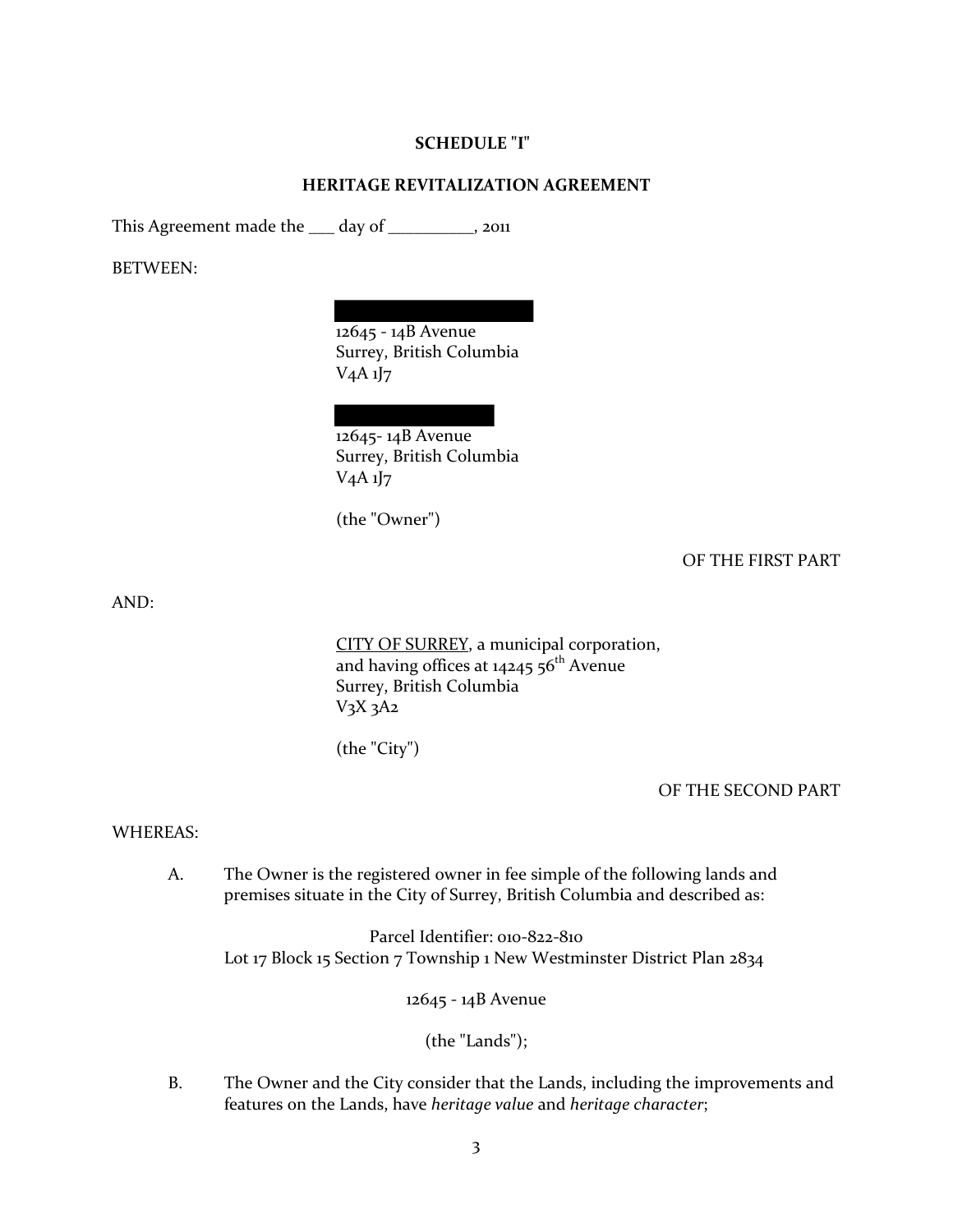- C. The Owner and the City desire to conserve the *heritage value* and *heritage character* of the Lands;
- D. For the purpose of conservation of the *heritage value* and *heritage character* of the Lands, the Owner and the City have agreed to enter into this Agreement setting out the terms and conditions of continuing protection for the *heritage value* and *heritage character* of the Lands;
- E. The Owner has agreed to the terms for compensating the City for the loss in heritage value in accordance with Section 2(f) of this Agreement in the event the heritage improvements or features on the Lands are moved or destroyed other than through natural causes;
- F. The improvements or features on the Lands which have *heritage value* and *heritage character* which both the Owner and City desire to conserve have been described by text, photographs, plans and drawings attached as Appendix "A" (the "Conservation Plan") to this Agreement;
- G. The improvements or features identified in the Conservation Plan as the John Horner House (the "House"*)* are listed on the Surrey Heritage Register and the Owner and the City consider that the House has *heritage value* and *heritage character* such that all provisions of this Agreement applicable to the Lands also apply to the House; and

NOW THEREFORE THIS AGREEMENT WITNESSES that in consideration of the mutual premises of the parties hereto and for other good and valuable consideration (the receipt and sufficiency of whereof is hereby by the parties acknowledged) the Owner and the City covenant and agree with one another pursuant to Section 966 of the Local Government Act, R.S.B.C. 1996, Chapter 323, as amended, re-enacted or consolidated from time to time and any successor statute (the "Local Government Act"), as follows:

# Conservation Plan

- 1. (a) The Conservation Plan forms a part of this Agreement. To the extent that the text, photographs, plans and drawings constituting the Conservation Plan require interpretation, the City shall be, in the first instance, the interpreter of the Conservation Plan and shall determine the matter. If the Owner is dissatisfied with the City's interpretation, then Section 15 of this Agreement shall apply.
	- (b) Part I of the Conservation Plan identifies, details and describes the character, extent and nature of the improvements and features on the Lands that have *heritage value* and *heritage character*. Part II of the Conservation Plan sets out the maintenance strategy, general standards and exemptions for the *conservation* and maintenance of all improvements and features on the Lands that have *heritage value* and *heritage character*.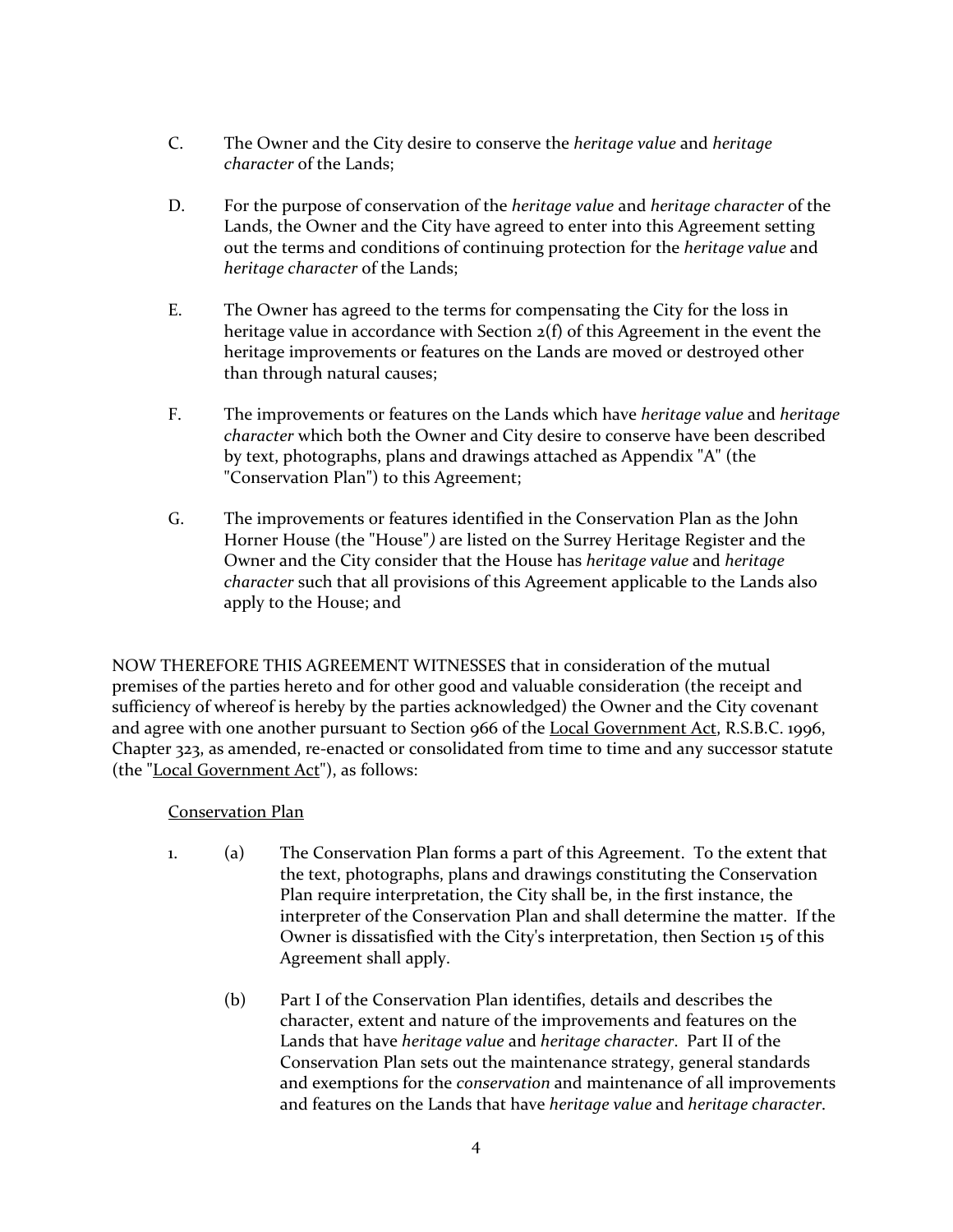Part III of the Conservation Plan sets out the standards and specifications for restoration, rehabilitation, replication, repair, replacement or maintenance to be undertaken and completed pursuant to this Agreement, including, but not limited to: the foundation; roof structure and cladding; building envelope, wood detailing and trims; interior conditions; and the site and landscaping.

### Owner's Obligations to Protect, Conserve, Maintain and Rebuild

- 2. The Owner covenants and agrees that:
	- (a) No improvements on the Lands identified in the Conservation Plan as having *heritage value* or *heritage character* shall be *altered,* including alterations required or authorized by this Agreement, except as agreed to in writing by the City.
	- (b) Each action of restoration, rehabilitation, replication, repair, replacement or maintenance, required by Parts I, II and III of the Conservation Plan, shall be commenced and completed in accordance with the timing, phasing, standards and specifications set out the Conservation Plan.
	- (c) All improvements identified in Part I and II of the Conservation Plan as having *heritage value* and *heritage character* shall be maintained to the minimum standards and in accordance with the guidelines and requirements set out in the Conservation Plan.
	- (d) In the event the House is damaged, the Owner of the Lands accepts the obligation to undertake all necessary construction to restore the damaged portion or portions of the House to its original condition. The Owner is required to apply for and to hold a heritage alteration permit specifying the measures to be taken to restore the damaged portion or portions of the House. The heritage alteration permit shall be subject to review by the Heritage Advisory Commission. The restoration of the House shall reflect the character-defining elements and design components including, but not limited to: its setting within the Ocean Park neighbourhood; continuous residential use; wood-frame construction; residential form, scale and massing, as expressed by its one and one-half storey height plus full basement, front-gabled roof and side-shed dormer; Craftsman style details such as twin-coursed shingle siding, wide overhanging eaves, pointed bargeboards, and arched full-width hipped-roof projecting front verandah with closed balustrades; and original windows, including double-hung and casement wooden sash windows with vertically proportioned panes, all as subject to approval by the City Architect or designate.
	- (e) In the event the House is destroyed, the Owner of the Lands accepts the obligation to undertake all necessary construction to create a replica of the House. The Owner is required to apply for and to hold a heritage alteration permit specifying the measures to be taken to create a replica of the House.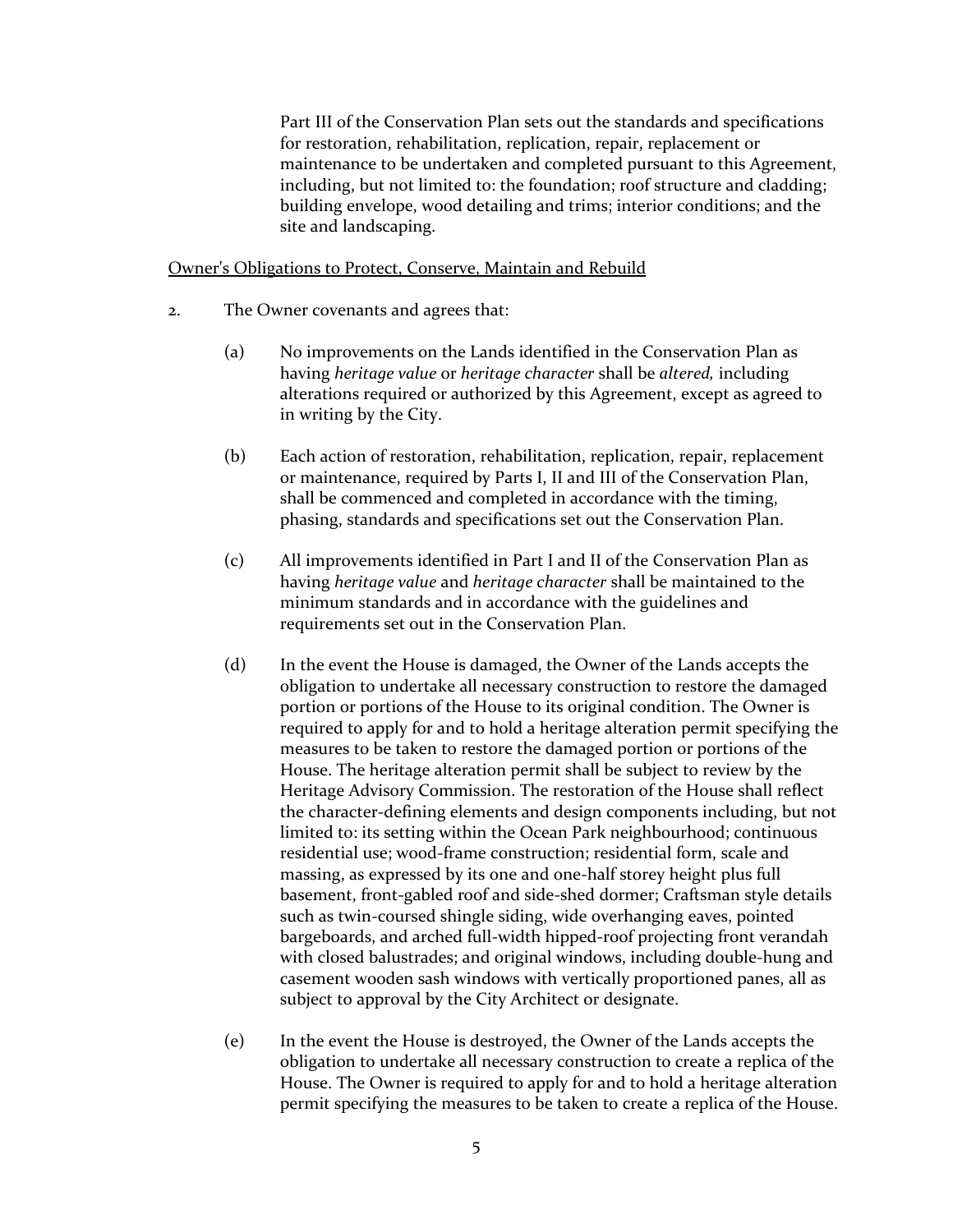The heritage alteration permit shall be subject to review and approval by the Heritage Advisory Commission. If the design is not an exact replica, the massing and the style shall be similar to the original building, and a heritage alteration permit shall be required before a building permit can be issued for reconstruction to take place. The construction of the replica or replacement of the House shall reflect the character-defining elements and design components as described in Section 2(d)**,** all as subject to approval by the City Architect or designate.

- (f) In the event that the House is destroyed, in addition to the construction of a replica described in 2(e), the Owner covenants and agrees to compensate the City for the loss in heritage value to the community in the amount of \$ \$15,965.16 indexed to the Vancouver Consumer Price Index (CPI) with 2011 being the base year, except that if the House is destroyed through natural causes, including but not limited to, flood, earthquake and accidental fire as determined by the City in its sole discretion, and a replica is constructed by the Owner that is acceptable to the Heritage Advisory Commission or any successor decision making body in is sole discretion, then payment of compensation by the Owner to the City is not required.
- (g) Should the House become vacant and unoccupied for a period of 30 days or more, the Owner of the Lands agrees to maintain the integrity and security of the House and Lands including but not limited to, on-site security, monitored security alarm system, perimeter fencing and lighting, and boarding of windows and doors. The Owner of the Lands must provide to the City in writing a 24-hour emergency contact number and confirm the security measures are in place. If the Owner fails to secure the House, the City may and is authorized to undertake the necessary works to secure the House, and the cost shall be at the expense of the Owner and the City shall be at liberty to recover the costs in a like manner as City property taxes on the Lands for the purpose of undertaking the necessary works to secure the House and to conduct an inspection to determine that the security measures continue to be in place.
- (h) Should the House become vacant and unoccupied during construction or other redevelopment of the Lands, the Owner agrees to post a sign that reads as follows:

## **PROTECTED HERITAGE SITE No Vandalism or Removal of Materials (Maximum individual penalty: \$50,000 and 2 years Imprisonment)**

If the Owner fails to post the required sign, the City may and is authorized to post the sign, and the cost shall be at the expense of the Owner and the City shall be at liberty to recover the costs in a like manner as City property taxes on the Lands.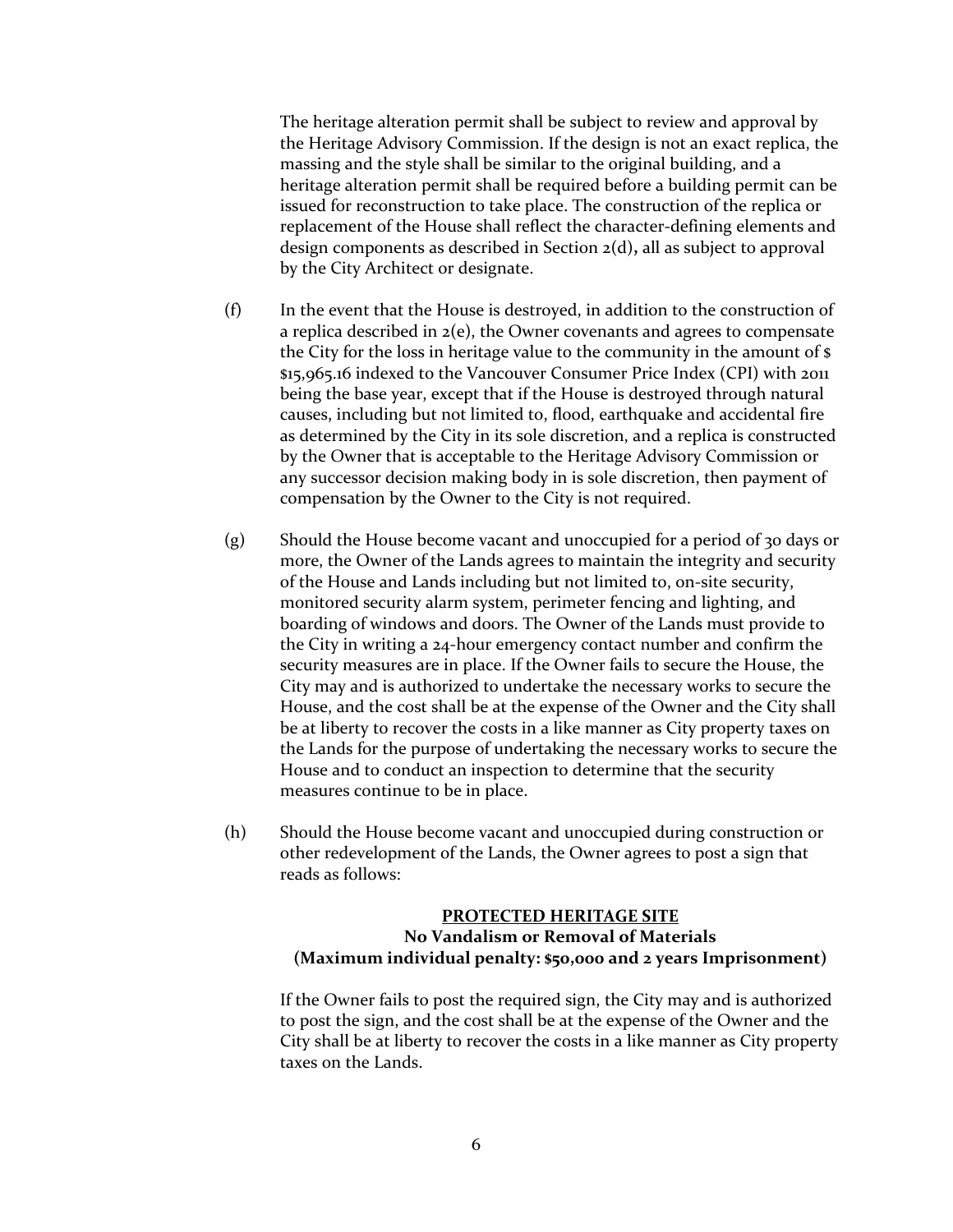- (i) The Owner shall do or cause to be done all such things, and shall take or cause to be taken all such actions, as are necessary to ensure that the restrictions and requirements set out in Parts II and III of the Conservation Plan are fully observed, and the Owner shall not do, cause or allow to be done anything that would be in breach of the restrictions and requirements of this Agreement.
- (j) Where required by the City in a heritage alteration permit, the Owner shall provide security to the City to guarantee the performance of the terms, requirements and conditions contained in the Conservation Plan.
- (k) The Owner may apply to the City for funding for the House including, but not limited to, monies for exemption from taxes, or any provision for assistance as specified in Section 225 of the Community Charter, S.B.C. 2003, c.26.

## Variation to By-laws

3. No variation to by-laws are applicable to the Lands.

### Construction and Maintenance

4. Wherever under this Agreement the Owner relocates, restores, rehabilitates, replicates, repairs, replaces, maintains or in any way alters improvements on, or features of the Lands identified in the Conservation Plan as having *heritage value* and *heritage character* or constructs or maintains other works to protect or conserve such improvements or features, all such work shall be done at the Owner's sole expense strictly in accordance with the Conservation Plan and as agreed by the City and all improvements or features shall be diligently and continuously maintained in good repair and efficient operating condition by the Owner at the Owner's sole expense in accordance with good engineering, design, heritage and conservation practice.

## No Liability to City

- 5. In no case shall the City be liable or responsible in any way for:
	- (a) any personal injury, death or consequential damage of any nature whatsoever, howsoever caused, that may be suffered or sustained by the Owner or by any other person who may be on the Lands; or
	- (b) any loss or damage of any nature whatsoever, howsoever caused to the Lands or any improvements or personal property thereon belonging to the Owner or to any other person,

arising directly or indirectly from compliance with the restrictions and requirements of this Agreement, wrongful or negligent failure or omission to comply with its restrictions and requirements, or refusal, omission or failure of the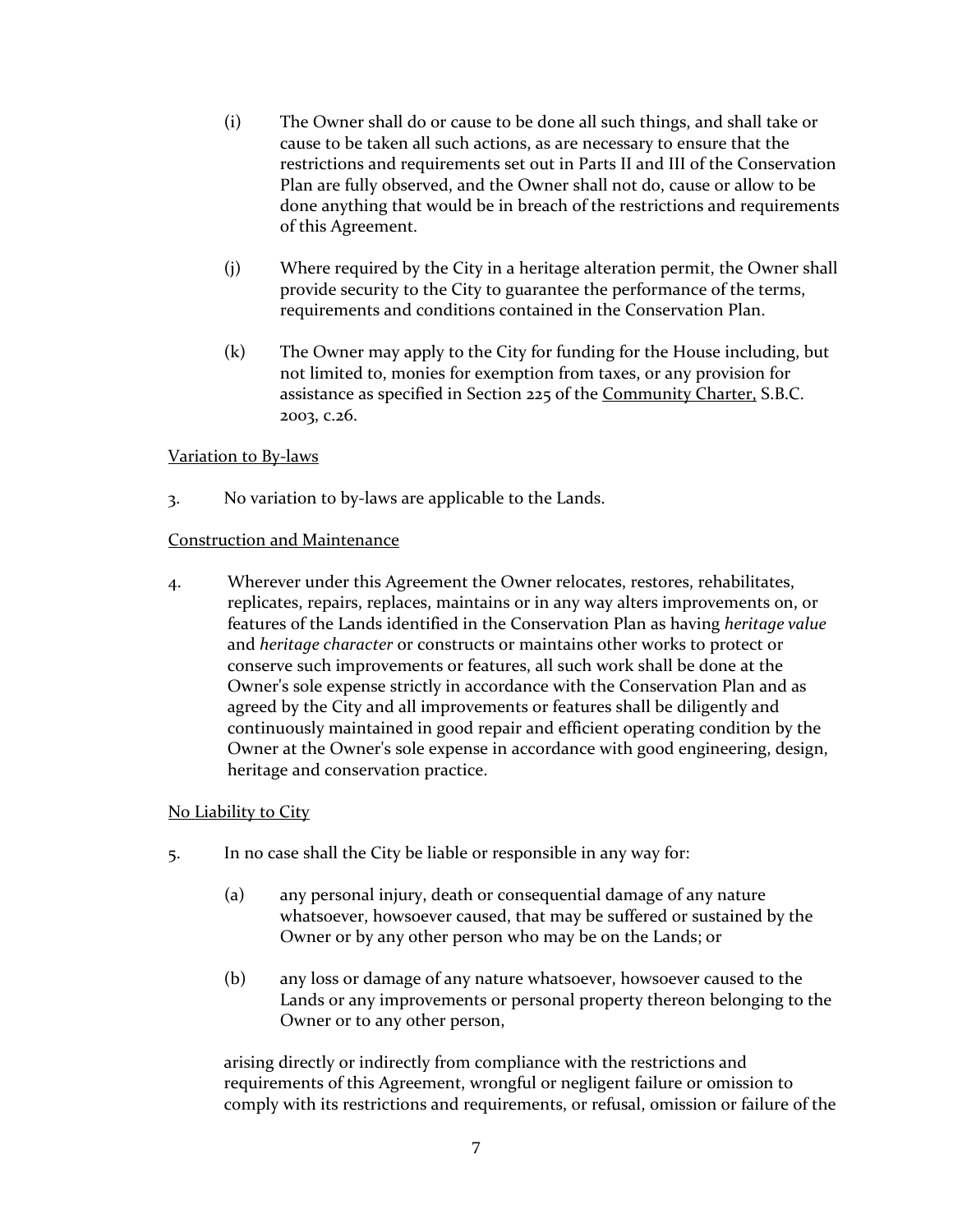City to enforce or require compliance by the Owner with the restrictions or requirements or with any other term, condition or provision of this Agreement.

## Reasonable Care and Risk

6. The Owner shall at all times, in complying with the restrictions or requirements of this Agreement, take reasonable care not to injure any person or cause or allow damage to any property, and shall take reasonable care not to cause, suffer, permit or allow any condition to exist that might reasonably lead to, cause or result in injury to any person or property including persons and property on adjacent lands. It shall be the sole responsibility of the Owner to comply and maintain compliance with the restrictions and requirements in a safe manner, and without reasonably foreseeable risk to person or property. Compliance with the restrictions and requirements in this Agreement shall be at the sole and exclusive risk and cost of the Owner.

## Modification

7. If, in fulfilling its responsibilities and obligations pursuant to this Agreement, the Owner perceives or becomes aware of any unreasonable risk of injury to persons or damage to property or other potential loss that cannot be reasonably avoided, alleviated, reduced or eliminated except by measures that would be a breach of the restrictions, requirements of this Agreement, the Owner shall notify the City in writing of the nature and extent of the risk and of the measures proposed by the Owner to be undertaken at its sole cost to reduce, alleviate, avoid or eliminate the risk. Risk shall remain with the Owner.

## **Indemnity**

8. The Owner shall at all times indemnify and save harmless the City and its elected and appointed officials, employees, contractors and agents of and from all loss and damage, and all actions, claims, costs, demands, expenses, fines, liabilities and suits of any nature whatsoever by whomsoever brought for which the City shall or may become liable, incur or suffer by reason of existence and effect whether direct or indirect of the restrictions or requirements of this Agreement, or breach or nonperformance by the Owner of any covenant, term or provision hereof, or by reason of any work or action of the Owner in performance of this Agreement, or by reason of any work or action of the Owner in performance of its obligations, or by reason of any wrongful act or omission, default or negligence of the Owner.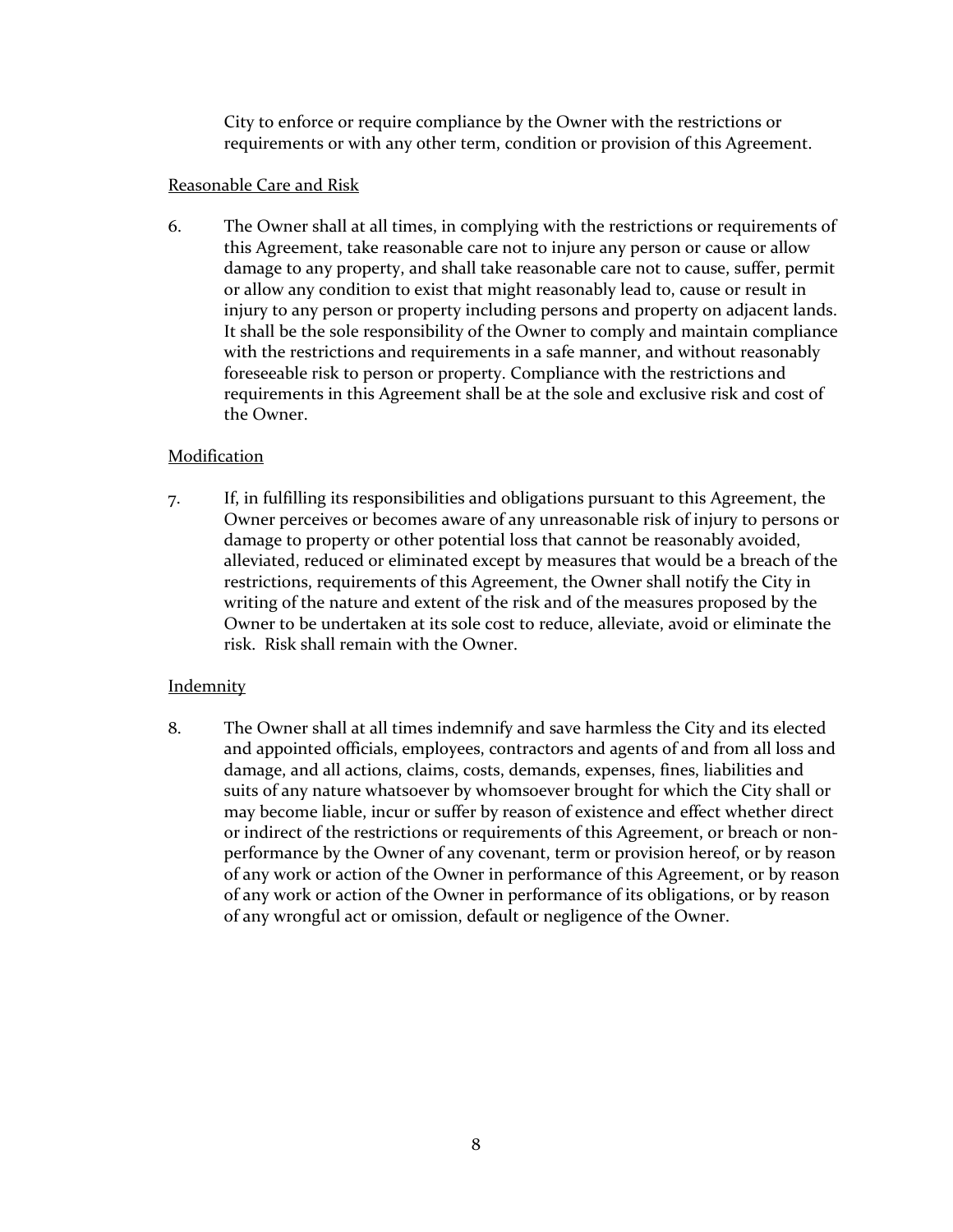## Alternative Remedies

9. Any performance by the City pursuant to a statutory right to perform the obligations of an Owner arising out of this Agreement may be exercised fully in accordance with the Local Government Act and the Community Charter, and shall be without prejudice to any and all other remedies at law and equity available to the City, and no reference in this Agreement to, or exercise of any specific right or remedy by the City, shall preclude the City from exercising any other right or remedy.

## Damages

10. The Owner covenants and agrees that the measure of damages for any breach of the restrictions or requirements of this Agreement shall include, but shall not be limited to, the actual cost and expense of all administration, labour, materials, equipment, services and work required for all remedial acts necessary to fully relocate, restore, rehabilitate, replace, repair or maintain the building, structure, improvements on or features of the Lands having *heritage value* and *heritage character* to be protected, conserved, preserved or kept in its natural state. The nature and extent of any breach of the said restrictions and requirements, and the nature and extent of any restoration, rehabilitation, replacement, maintenance or remedial work or action of any nature required to remedy such breach shall be determined by the City by reference to the Conservation Plan, and Sections 2 and 4 of this Agreement.

## No Waiver

11. No restrictions, requirements or other provisions in this Agreement shall be deemed to have been waived by the City unless a written waiver authorized by resolution of the Council and signed by an officer of the City has first been obtained, and without limiting the generality of the foregoing, no condoning, excusing or overlooking by the City on previous occasions of any default nor any previous written waiver shall be taken to operate as a waiver by the City of any subsequent default or in any way to defeat or affect the rights of remedies to the City.

### Statutory Authority and Proprietary Rights

12. Nothing in this Agreement shall limit, impair, fetter, or derogate from the statutory powers of the City all of which powers may be exercised by the City from time to time and at any time to the fullest extent that the City is enabled and no permissive by-law enacted by the City, or permit, license or *approval*, granted, made or issued hereunder, or pursuant to statute, by the City shall stop, limit or impair the City from relying upon and enforcing this Agreement.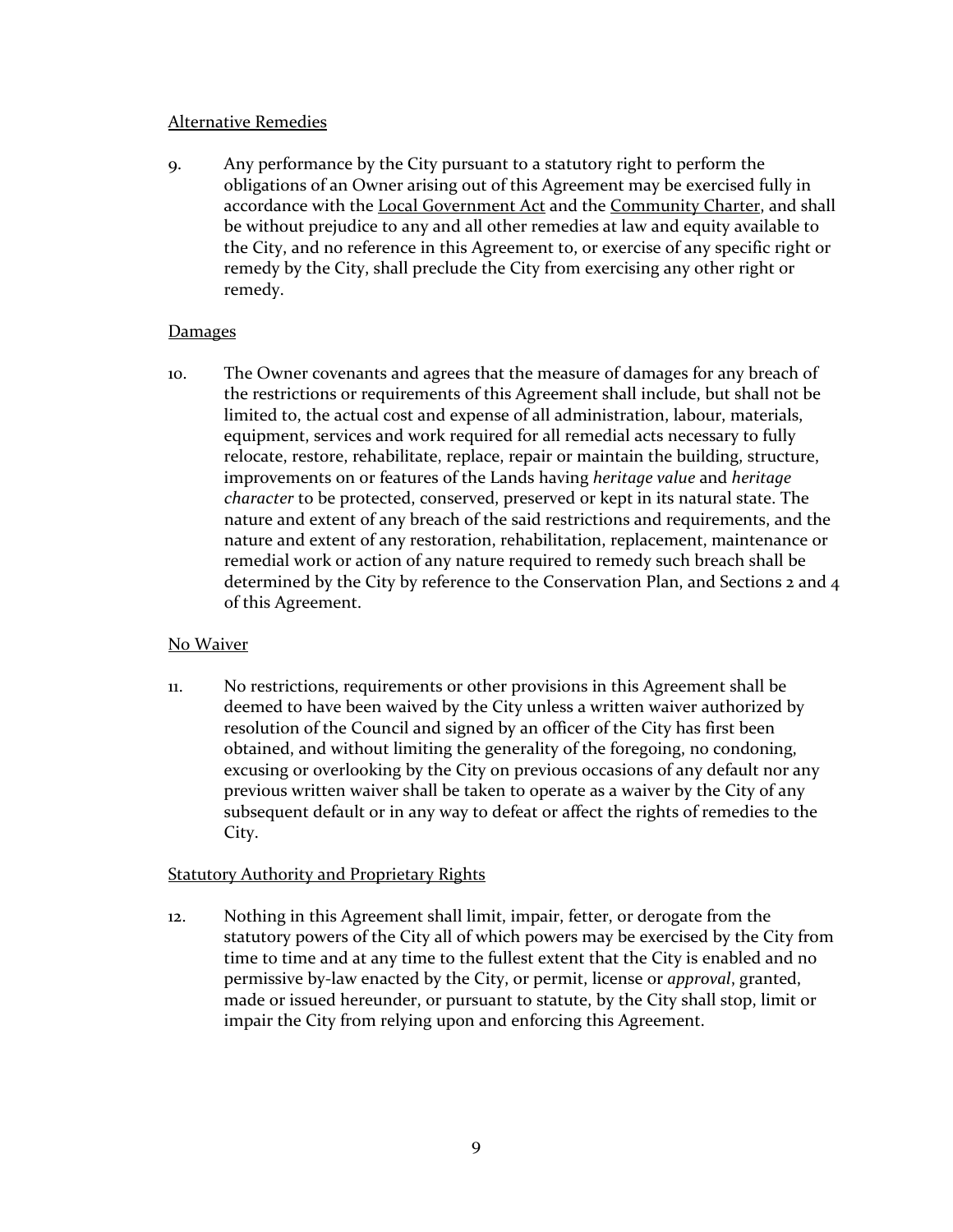#### Compliance with Laws

13. Despite any provision of this Agreement, the Owner shall comply with all laws, including by-laws of the City and all regulations and orders of any authority having jurisdiction, and to the extent only that such laws, regulations and orders are mandatory and necessarily require the breach of any restriction or positive obligation of this Agreement to be observed or performed by the Owner, or less than strict compliance with the terms hereof, then the Owner upon sixty (60) days' written notice to the City shall be excused from complying with such restrictions or performing such obligation and such restriction or obligation shall be suspended but only to the extent and for the time that such mandatory law, regulation or order is inconsistent with compliance with the said restrictions or obligations.

#### **Notice**

14. Any notice to be given under this Agreement shall be in writing and may be either delivered personally or sent by prepaid registered mail and if so mailed shall be deemed to have been given five (5) days following the date upon which it was mailed. The address of the parties for the purpose of notice shall be as follows:

> If to the City: Attention: City Clerk CITY OF SURREY 14245  $56^{th}$  Avenue Surrey, BC  $V_3X_3A_2$ If to the Owner: 12645 - 14B Avenue

Surrey, British Columbia V4A 1J7

12645 - 14B Avenue Surrey, British Columbia V4A 1J7

Any party may at any time give notice in writing to the other of any change of address and after the third day of giving of the notice, the address specified in the notice shall be the address of the party for the giving of notices.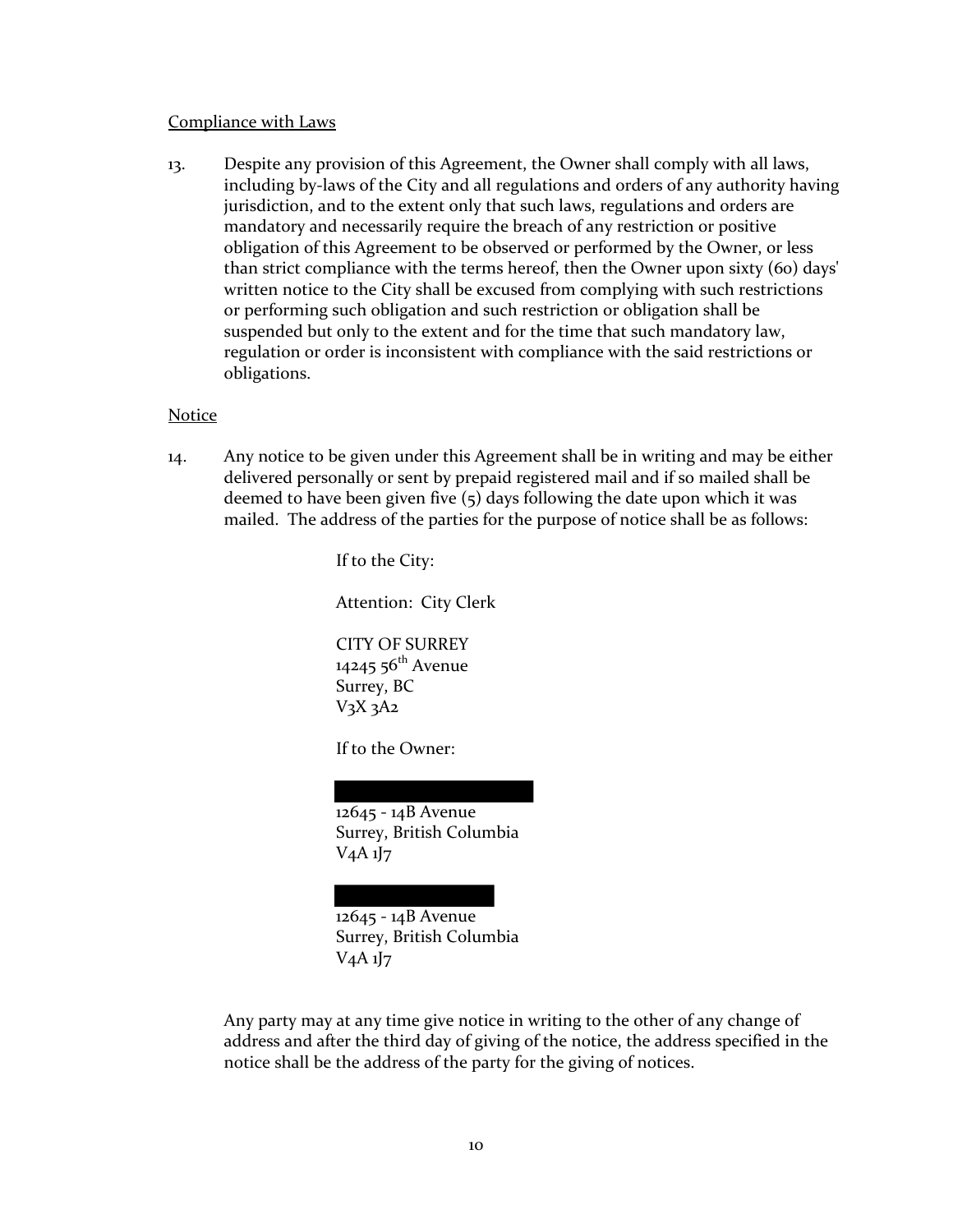If title to the Lands is transferred to a new Owner, the new Owner shall provide notice in writing to the City within 15 days of such a transfer providing the name of the new Owner, the contact for notice if it is different than the Owner and the new Address to which notices are to be sent.

### Arbitration

- 15. The Owner, if dissatisfied with the City's interpretation of the Conservation Plan and any determination pursuant to Section 1(a) of this Agreement may require that the matter be decided and determined by binding arbitration as follows:
	- (a) The Owner must, within thirty (30) days of any exercise of discretion by the City, give notice to the City of its intention to dispute and in such notice shall name a member in good standing of the Architectural Institute of British Columbia who has agreed to act as an arbitrator;
	- (b) The City shall within thirty (30) days of receipt of the aforesaid notice either accept the Owner's arbitrator, or name another with the same qualifications willing to act, and shall give notice of the same to the Owner;
	- (c) Where each of the Owner and the City have named an arbitrator, the two arbitrators shall within thirty (30) days of the City's notice pursuant to Section 15(b) appoint a third arbitrator having the same qualifications and the three arbitrators shall decide the dispute;
	- (d) Where the City accepts the arbitrator first selected by the Owner, that arbitrator shall act as a single arbitrator and forthwith decide the dispute; and
	- (e) Any arbitrator's decision in respect of the exercise of discretion by the City shall be final, conclusive and binding on all parties.
- 16. Without limiting the City's power of inspection conferred by statute and in addition to that power, the City shall be entitled at all reasonable times and with reasonable notice to enter onto the Lands from time to time for the purpose of ensuring that the Owner is fully observing and performing all of the restrictions and requirements in this Agreement to be observed and performed by the Owner, and wherever possible, when an inspection of the lands is undertaken, the City shall provide reasonable notice to the Owner.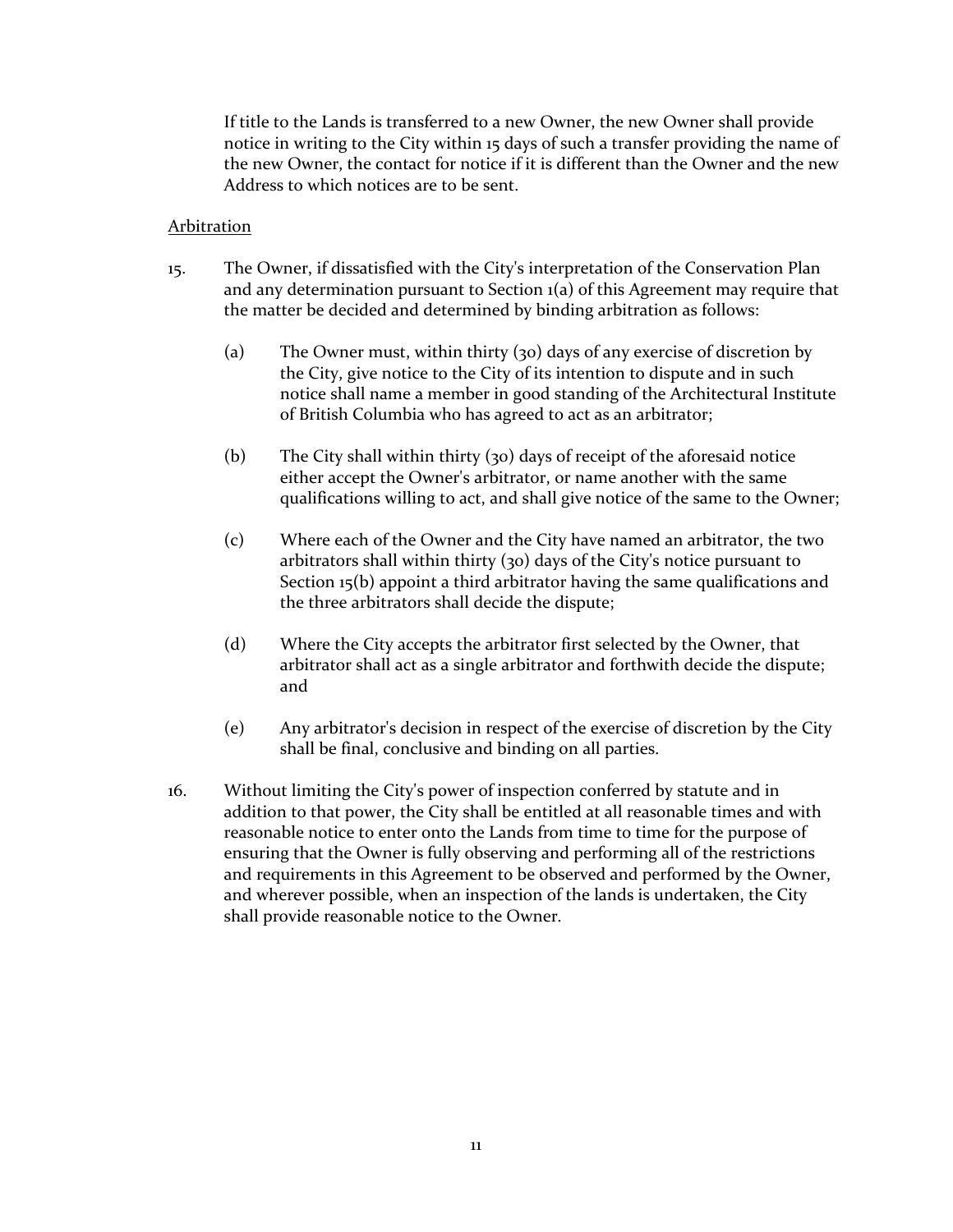## **Headings**

17. The headings in this Agreement are inserted for convenience only and shall not affect the construction of this Agreement or any of its provisions.

### Schedules

18. All schedules to this Agreement are incorporated into and form part of this Agreement.

### Number and Gender

19. Whenever the singular or masculine or neuter is used in this Agreement, the same shall be construed to mean the plural or feminine or body corporate where the context so requires.

### **Interpretation**

20. Terms used in this Agreement that are italicized are defined in the Local Government Act, and the Heritage Conservation Act, R.S.B.C. 1996, Chapter 187, as amended, re-enacted or consolidated from time to time and any successor statute, and shall take their meaning from those Acts.

### Successors Bound

21. All restrictions, rights and liabilities imposed upon or given to the respective parties under this Agreement shall extend to and be binding upon their respective heirs, executors, administrators, successors and assigns. When the Owner is more than one party they shall be bound jointly and severally by the terms, covenants and agreements on the part of the Owner.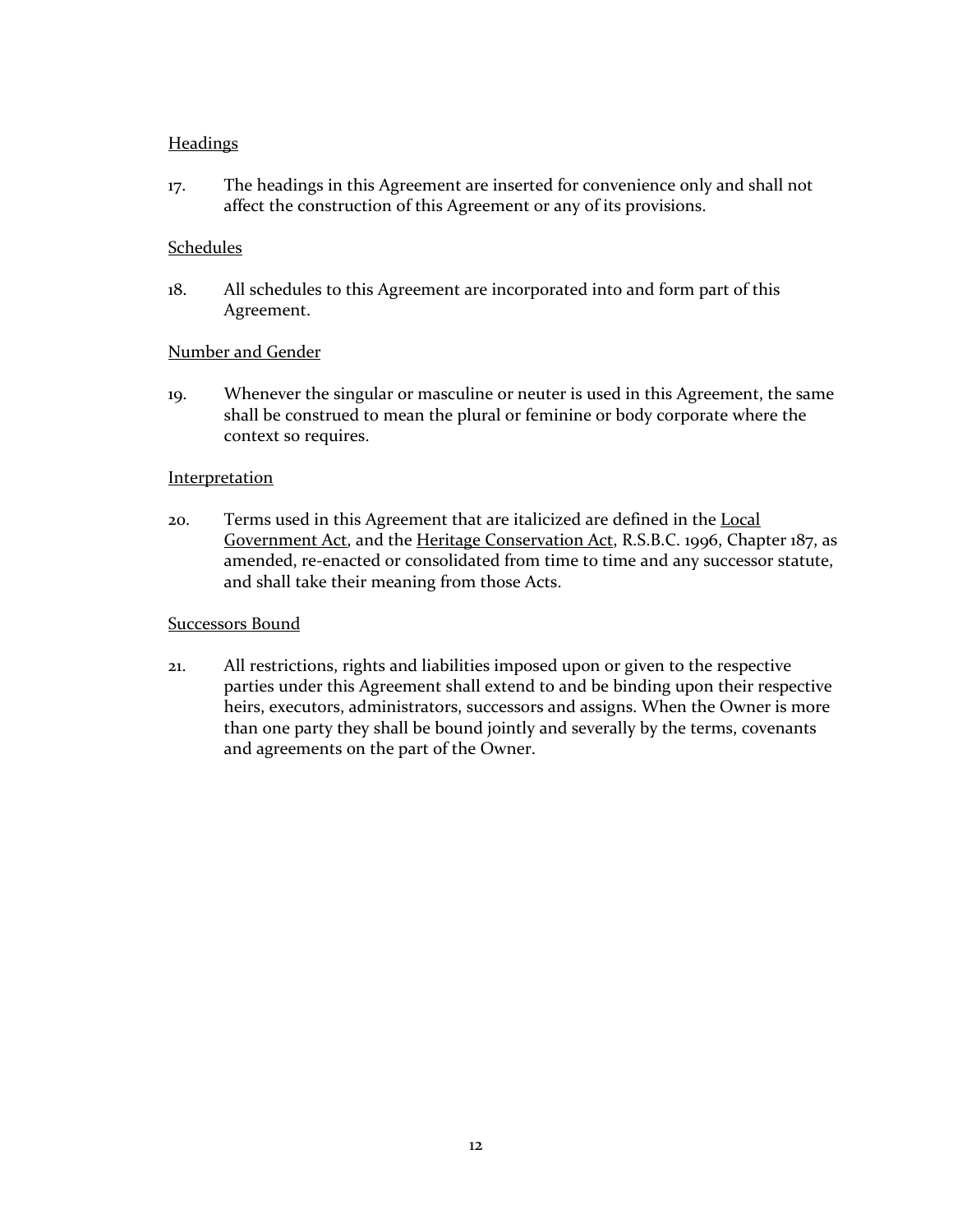# Notice to be Filed

\_\_\_\_\_\_\_\_\_\_\_\_\_\_\_\_\_\_\_\_\_\_\_\_\_\_\_\_\_\_

\_\_\_\_\_\_\_\_\_\_\_\_\_\_\_\_\_\_\_\_\_\_\_\_\_\_\_\_\_\_

\_\_\_\_\_\_\_\_\_\_\_\_\_\_\_\_\_\_\_\_\_\_\_\_\_\_\_\_\_\_

\_\_\_\_\_\_\_\_\_\_\_\_\_\_\_\_\_\_\_\_\_\_\_\_\_\_\_\_\_\_

22. Notice of this Agreement and amendments to it will be filed in the Land Title Office and once filed, this Agreement and amendments will be binding on all persons who acquire an interest in the Lands.

IN WITNESS WHEREOF the Owner and the City have executed this Agreement as of the date first above written.

CITY OF SURREY

Dianne Watts Mayor

Jane Sullivan City Clerk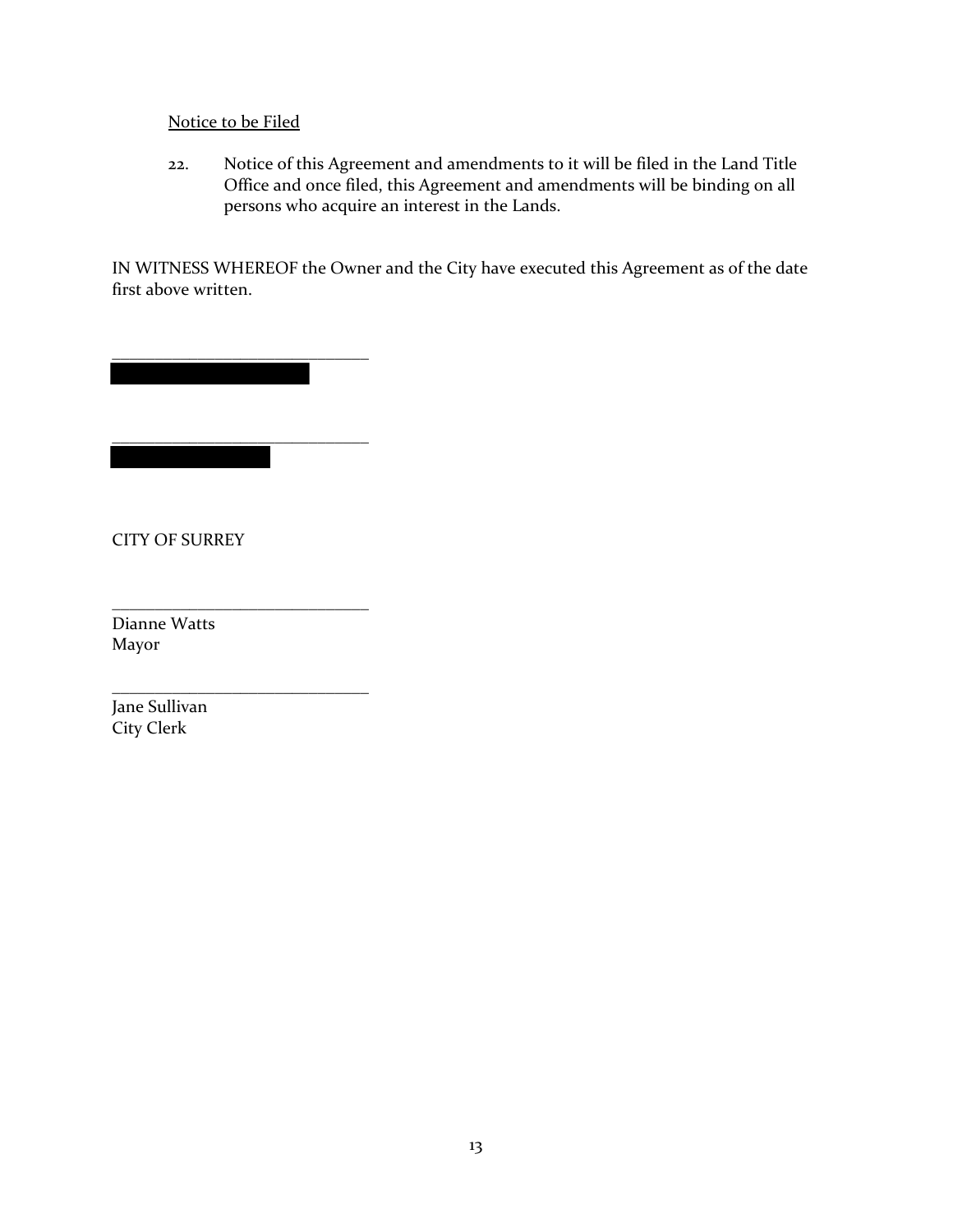# **Appendix "A"**

# **CONSERVATION PLAN**

## **PART I – HISTORICAL AND ARCHITECTURAL BACKGROUND**

### **1. Description of Historic Place**

The John Horner House is located at 12465 - 14B Avenue in the Ocean Park neighbourhood of Surrey. It is a one and one-half storey wood-frame house set on a mature lot. This historic dwelling is characterized by its arched open front verandah with hipped roof and its twin-coursed cedar shingle siding.

### **2. Heritage Value of Historic Place**

Completed circa 1924, the John Horner House is significant for its association with the development of the Ocean Park neighbourhood. Located in the southern portion of the City of Surrey, Ocean Park was established in 1905 when W. Pasco Goard, real estate advertiser and former minister for the Methodist Church, acquired and subdivided a large area of land adjacent to the waterfront. By 1909, the Great Northern Railway (GNR) had arrived in the area and the residents of Ocean Park constructed their own local railway stop in 1912. With the railway came more settlers, and as more families arrived, the need for infrastructure and amenities increased. In 1916, the first Ocean Park school was constructed and by 1922 the first Ocean Park Post Office had been constructed. John Horner (1852-1934), original owner of this house, was a prominent local citizen and one of the area's major landowners. In 1924, Horner donated the land for the construction of a community hall. Houses like the John Horner House remain representative of the early development of the Ocean Park neighbourhood of Surrey.

The John Horner House is valued additionally for its modest Craftsman style architecture. The Craftsman style was typified by rational space planning, the use of natural materials and a mix of traditional design elements inspired by the Arts and Crafts movement, such as sloping rooflines, overhanging eaves and patterned wood shingles. The Craftsman style was popularized through countless periodicals and plan books, expressing both the traditional aspects of the Arts and Crafts movement as well as modern lifestyles. The John Horner House represents the reserved type of building construction occurring in Surrey during the austere inter-war period of the mid-1920s. Incorporating quality local materials such as cedar shingle siding and modest design elements, the John Horner House illustrates the persistent influence of the Craftsman style of architecture during the interwar period.

### **3. Character Defining Elements**

The key elements that define the heritage character of the John Horner House include its:

• setting within the Ocean Park neighbourhood;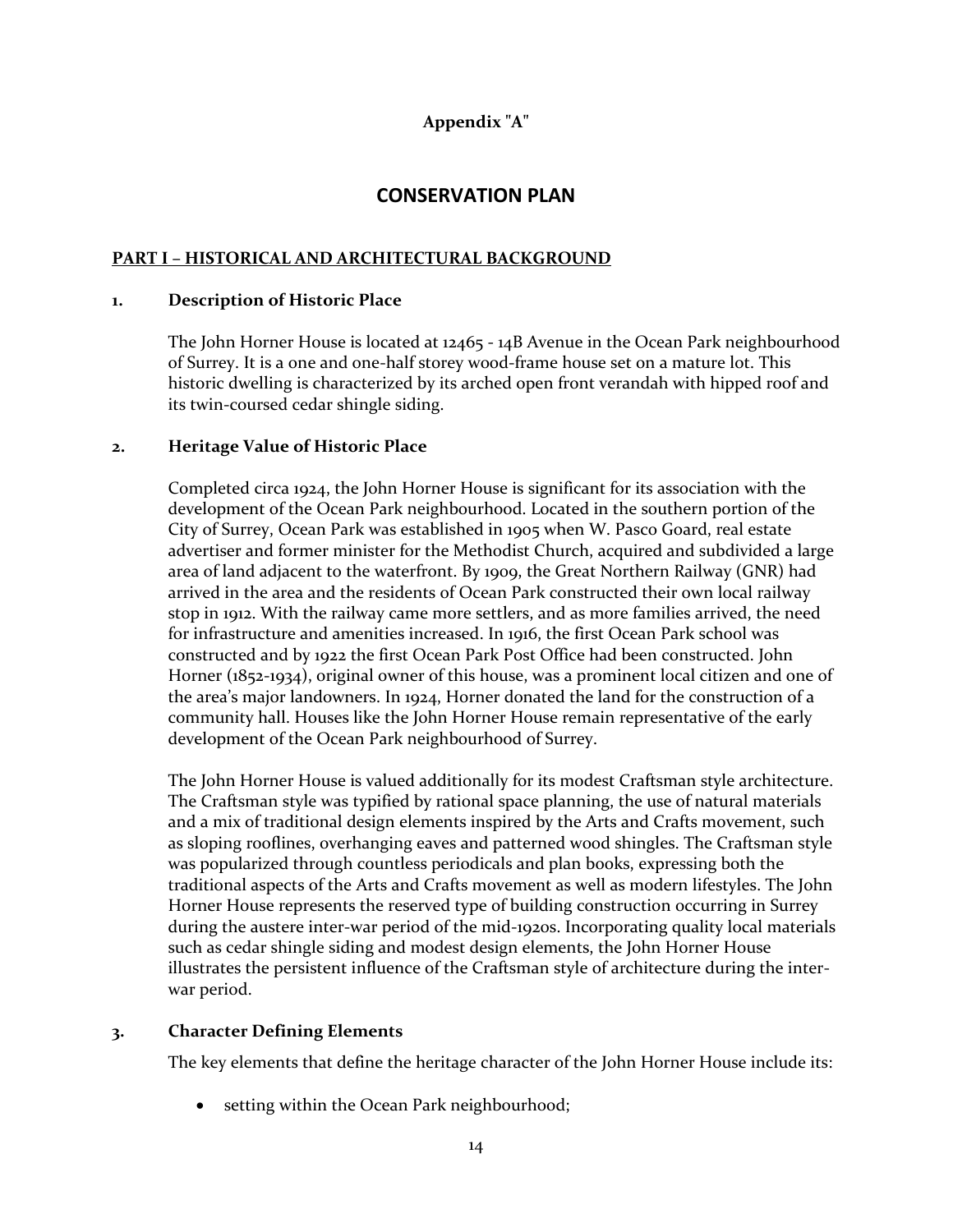- continuous residential use;
- wood-frame construction;
- residential form, scale and massing, as expressed by its one and one-half storey height plus full basement, front-gabled roof and side-shed dormer;
- Craftsman style details such as twin-coursed shingle siding, wide overhanging eaves, pointed bargeboards, and arched full-width hipped-roof projecting front verandah with closed balustrades; and
- original windows, including double-hung and casement wooden sash windows with vertically proportioned panes.

## **4. Existing Appearance and Features**

The following depicts some of the details of the House:



Front (South) Elevation



East Elevation

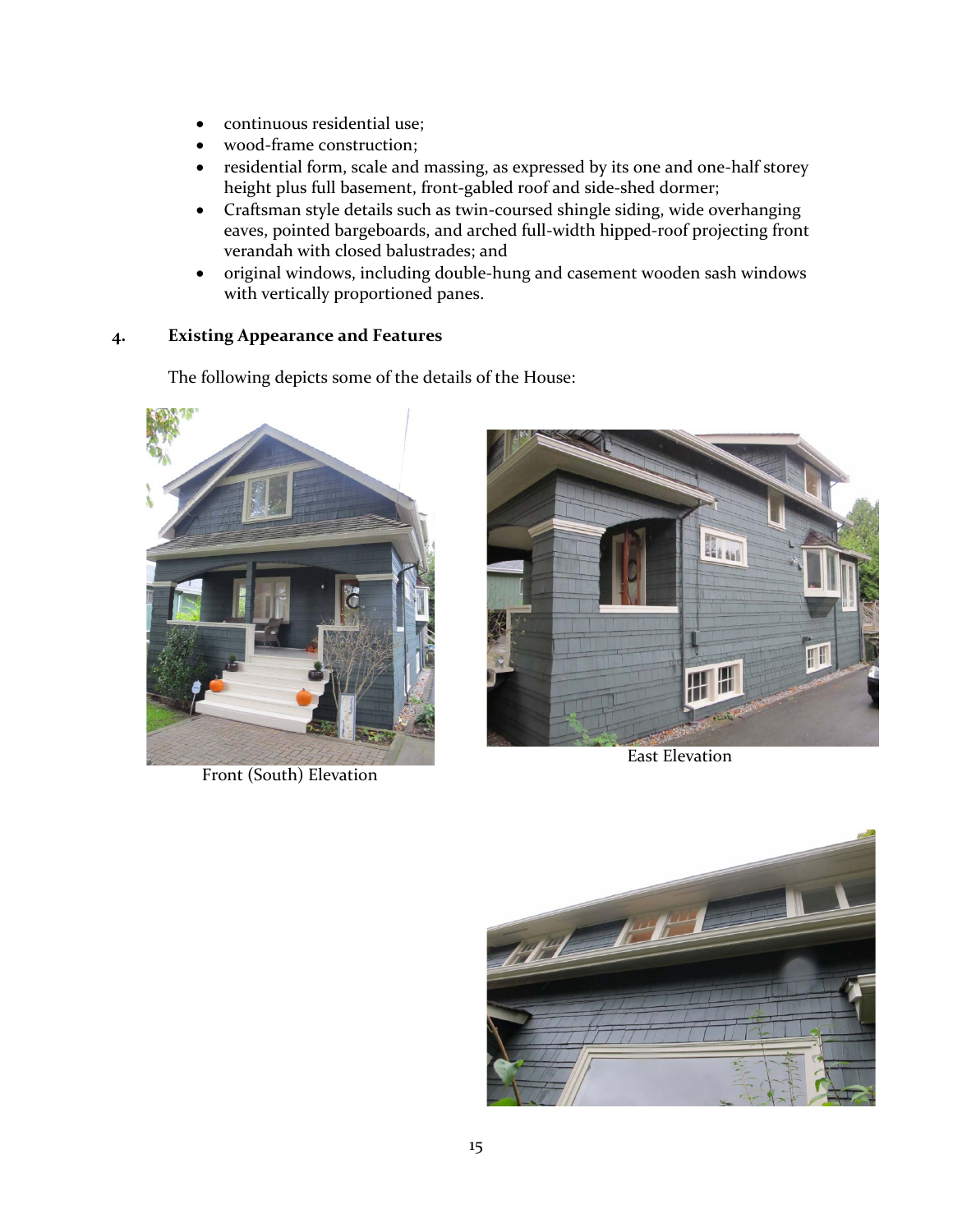West Elevation (upper floor)



West Elevation (lower floor)



Rear (North) and East Elevations



Front Verandah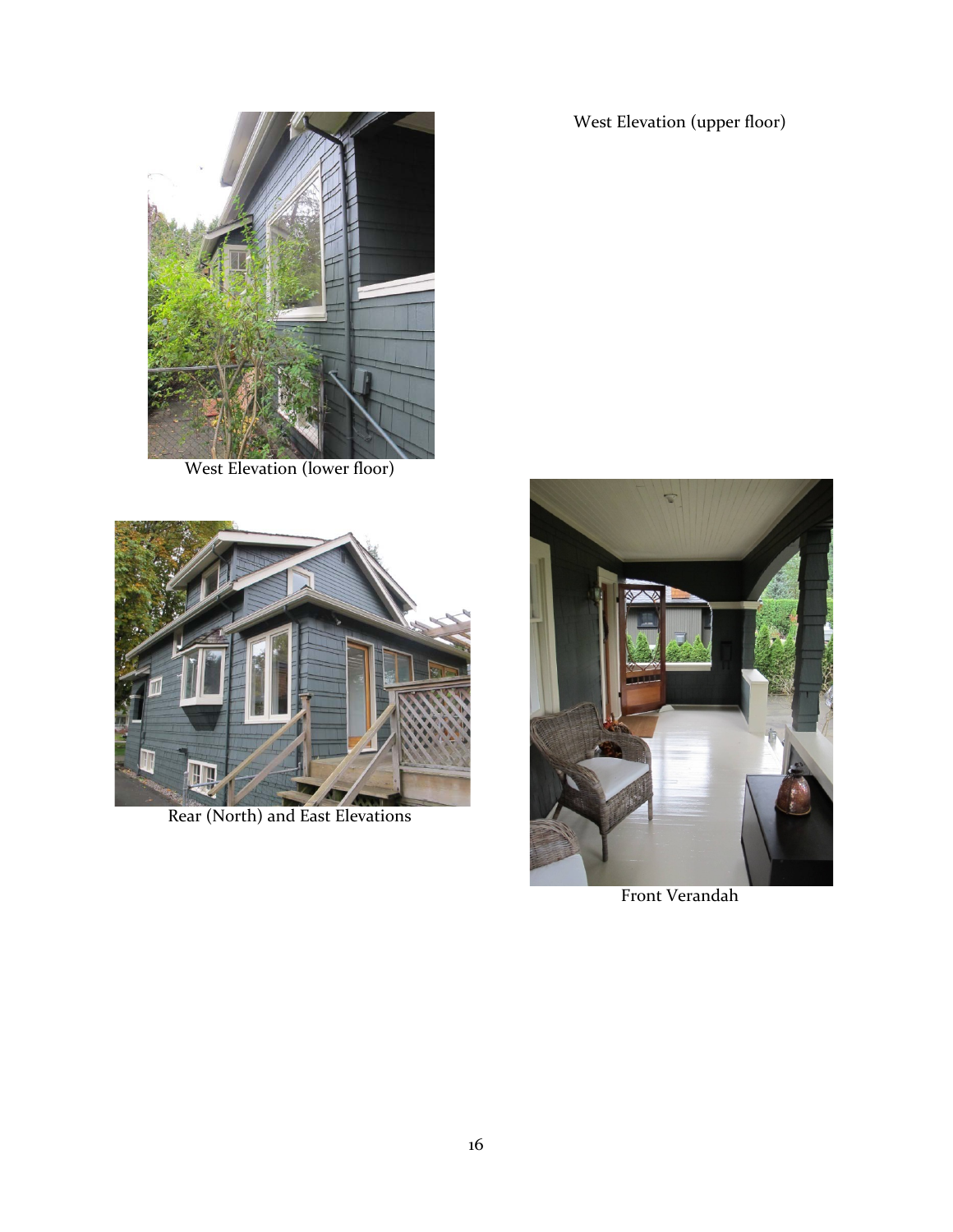

Front Balustrades



Example: Double-hung Wood Window





Exterior Basement Door and Hardware



Example: Wood Window on Front Elevation



Example: Basement window Example: Upper story window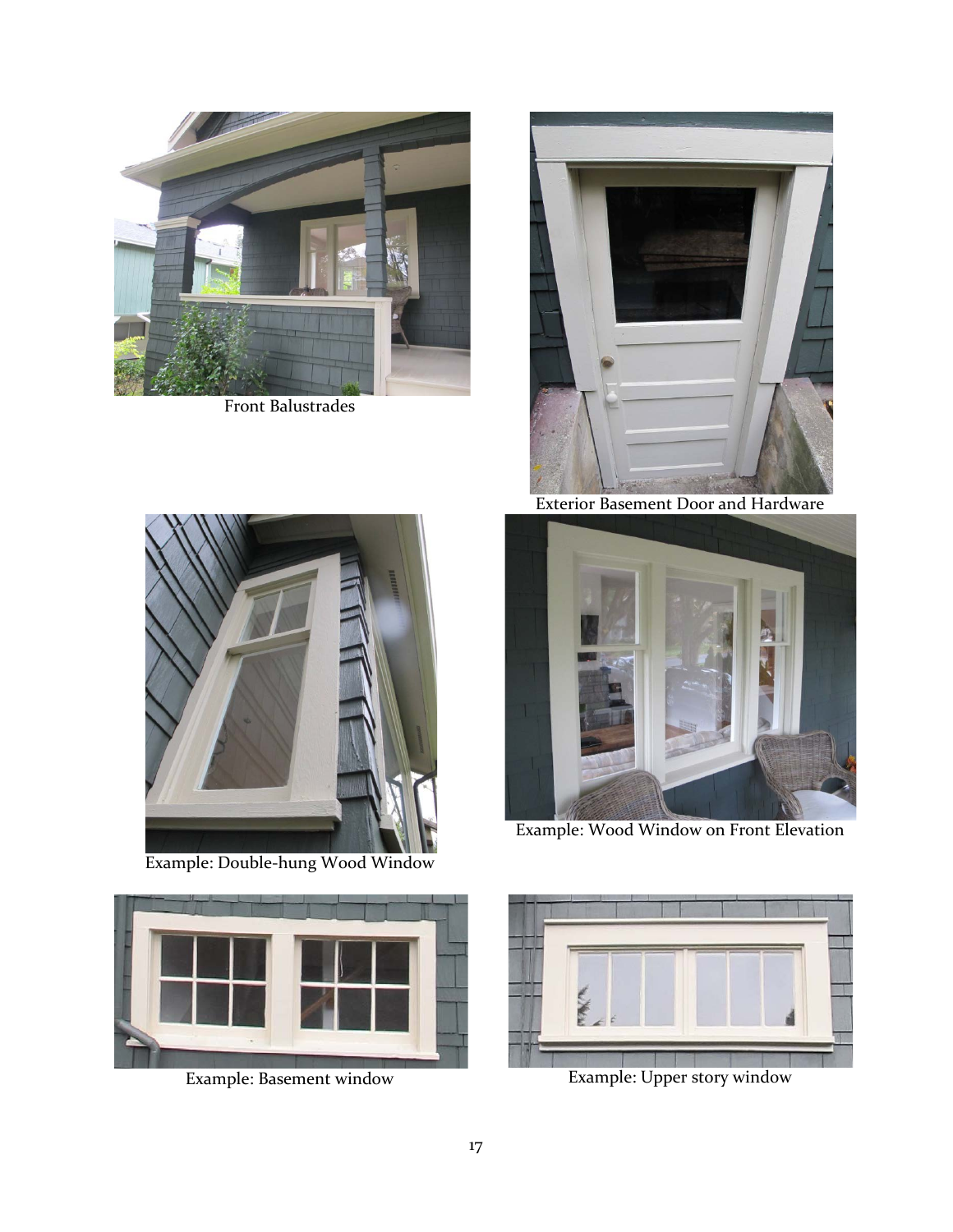## *PART II – MAINTENANCE STANDARDS AND PERMIT APPROVALS*

### **1. General**

### **A. Requirement to Commence Renovations**

Restoration of the House, including works that are consistent with Part III – Restoration Standards and Specifications, may commence at any time following the adoption of a by-law to enter into this Agreement and the issuance of a building permit authorizing the works.

### **B. Maintenance Strategy**

The strategy to ensure ongoing conservation of the House shall consist of a Maintenance Plan and a Funding Strategy.

The Maintenance Plan shall be prepared with input from an Architect that is acceptable to the City, and who is knowledgeable in the restoration of heritage buildings. Issues to be addressed in the Maintenance Plan include water penetration and damage from sun, wind, weather and animals. Maintenance includes, but is not limited to, painting or staining, sealing, weather-stripping and the like.

The Funding Strategy shall include, but is not limited to, whether or not the Owner intends to absorb all the costs, undertake fundraising or seek government financial incentives, including those available from the City.

The Owner shall submit a Maintenance Plan and Funding Strategy for review and approval by the General Manager, Planning and Development and the Heritage Advisory Commission within one (1) year of the adoption of a by-law to enter into this Agreement.

The Maintenance Plan and Funding Strategy for the House shall include, but is not limited to, the following:

- (a) A description and a time schedule for the renovations, repair, and replacement of the exterior elements, *landscaping* or other identified works on the Lands that constitute the character-defining elements and as identified in Part III – Renovation Standards and Specifications;
- (b) A description and time schedule for the ongoing maintenance of the elements, *landscaping* or other identified works on the Lands and other relevant details. Maintenance includes: painting, staining and sealing of the exterior cladding and trims, weather stripping, re-roofing, replacement of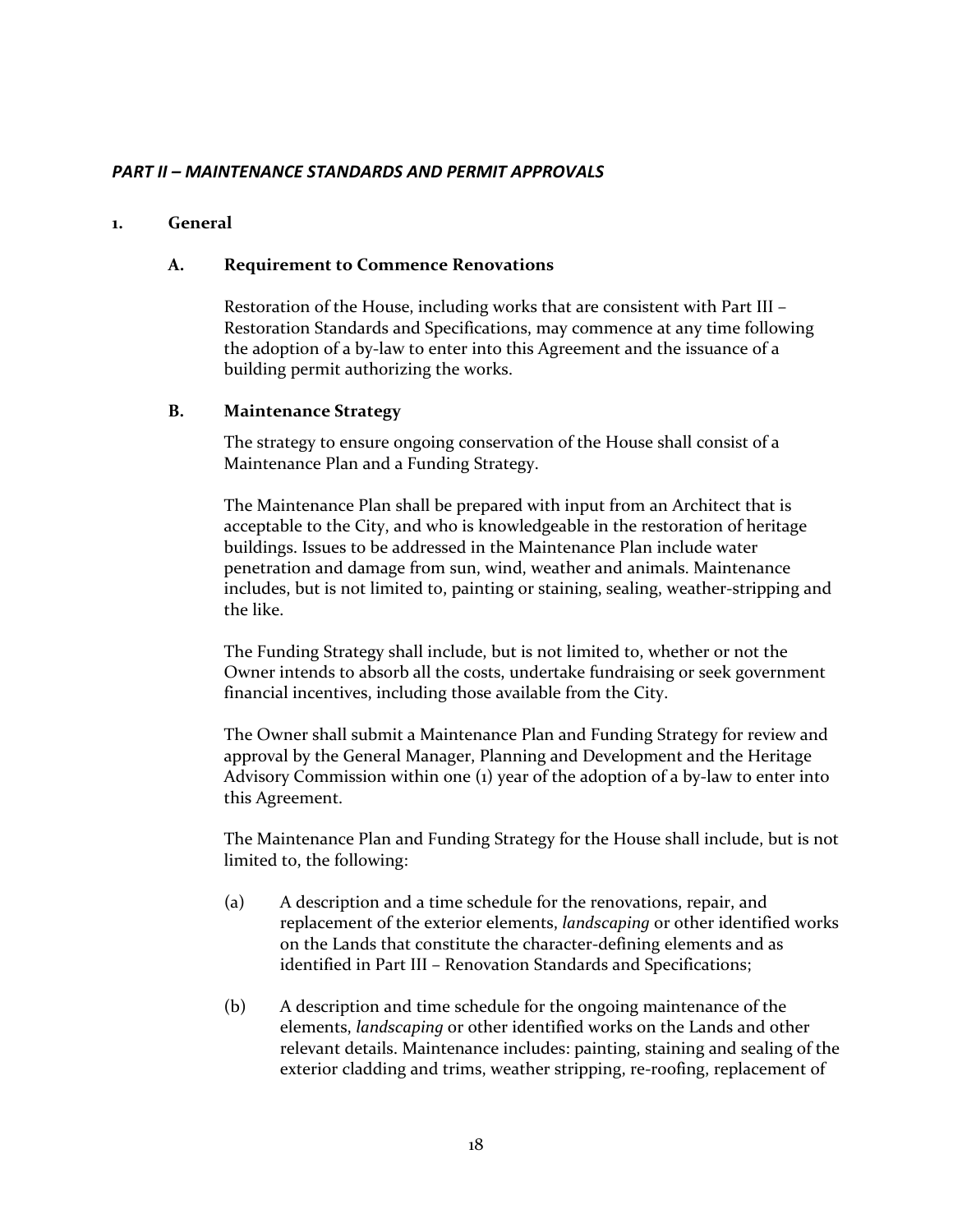windows, doors and exterior cladding or trims to match the existing materials;

- (c) Ongoing maintenance of *landscaping*;
- (d) A colour scheme for the exterior of the House;
- (e) A description of any matters noted in Part III Renovation Standards and Specifications or in the plans attached to this Agreement as requiring further details; and
- (f) A financial plan detailing the funding for the renovation and maintenance outlined above, including corporate sponsorships, annual budgets by the Owner or tenant, applications for government grants, strata fees, and other relevant details.

## **C. Amending an Established Maintenance Strategy**

An Owner may apply to the City to amend an existing Maintenance Plan and Funding Strategy. Any amendment is subject to approval by the General Manager, Planning and Development, and if deemed necessary by the General Manager, Planning and Development, the Heritage Advisory Commission.

## **2. Standards**

The "Standards and Guidelines for the Conservation of Historic Places in Canada", established under the Historic Places Program or successor guidelines as may be approved by the City are to apply to all construction, maintenance, restoration or renovation works undertaken under Parts II or III on the House.

## **3. Timing and Phasing**

This provision does not apply to the Lands.

## **4. Heritage Alteration Permit(s) Approval**

A. Changes to the building, structure, exterior appearance of the House, features on the Lands identified in the Conservation Plan or character-defining elements may require the Owner to apply for a heritage alteration permit or obtain approval from the City.

Proposed changes shall be referred to the Planning & Development Department of the City prior to the commencement of any work to determine if the changes require or do not require a heritage alteration permit.

B. A heritage alteration permit may not be required for alterations including, but not limited to, the following: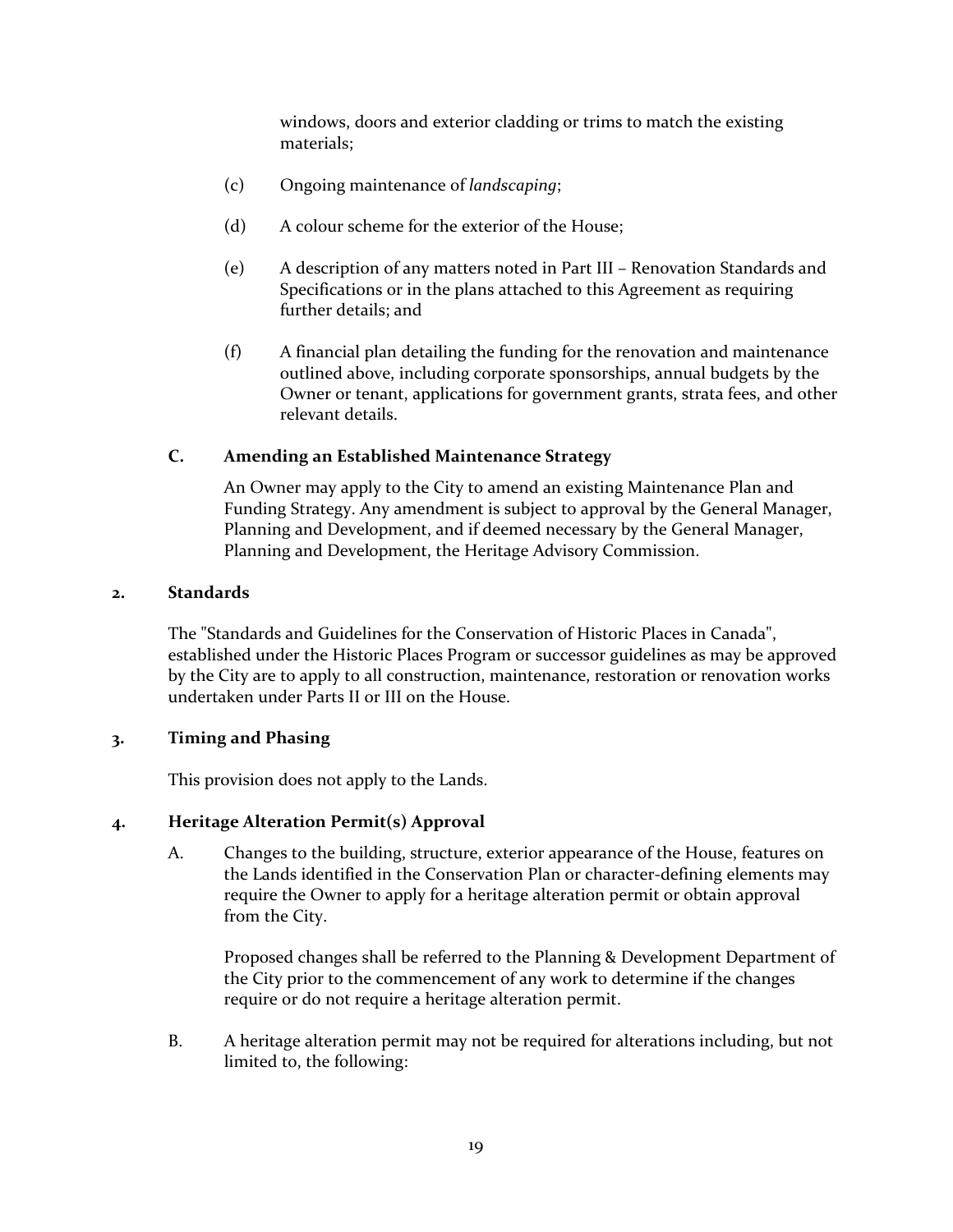- (a) Changes to the Conservation Plan that are considered by the City Architect to be minor in nature and not affecting the character-defining elements of the House;
- (b) Restorations considered by the City Architect to be consistent with the original design, being made to replace stylistically foreign elements and done in consultation with an independent architect acceptable to the City with experience in restoration of heritage buildings; or
- (c) Simple repair and maintenance of existing elements not affecting the building structure, exterior or interior appearance of the House.
- C. A heritage alteration permit shall be required for alterations including, but not limited to, the following:
	- (a) Changes to the House structure;
	- (b) Changes to the exterior appearance of the House;
	- (c) Replacement of existing elements and/or construction of additions to the House;
	- (d) Changes to the external appearance of the House due to interior renovations.

If a heritage alteration permit is determined to be required, the Owner shall apply to the City for a heritage alteration permit before undertaking any of the works listed in this Section 4.C.

After the heritage alteration permit application is submitted, the heritage alteration permit will be considered for issuance by City Council upon the recommendation of the General Manager, Planning and Development and the Heritage Advisory Commission, or by a City official delegated by City Council.

### **5. Building Permit Approval**

Construction, alterations or other actions to be authorized by a building permit shall be consistent with the provisions of the Conservation Plan and/or with heritage alteration permits sanctioning construction, alterations or other actions.

As the House is recognized as a historic site, Building Code equivalencies may be used to lessen visual impacts on the historical appearance or authenticity of the building. To utilize Building Code equivalencies, the Owner shall retain a qualified architect that is acceptable to the City Architect.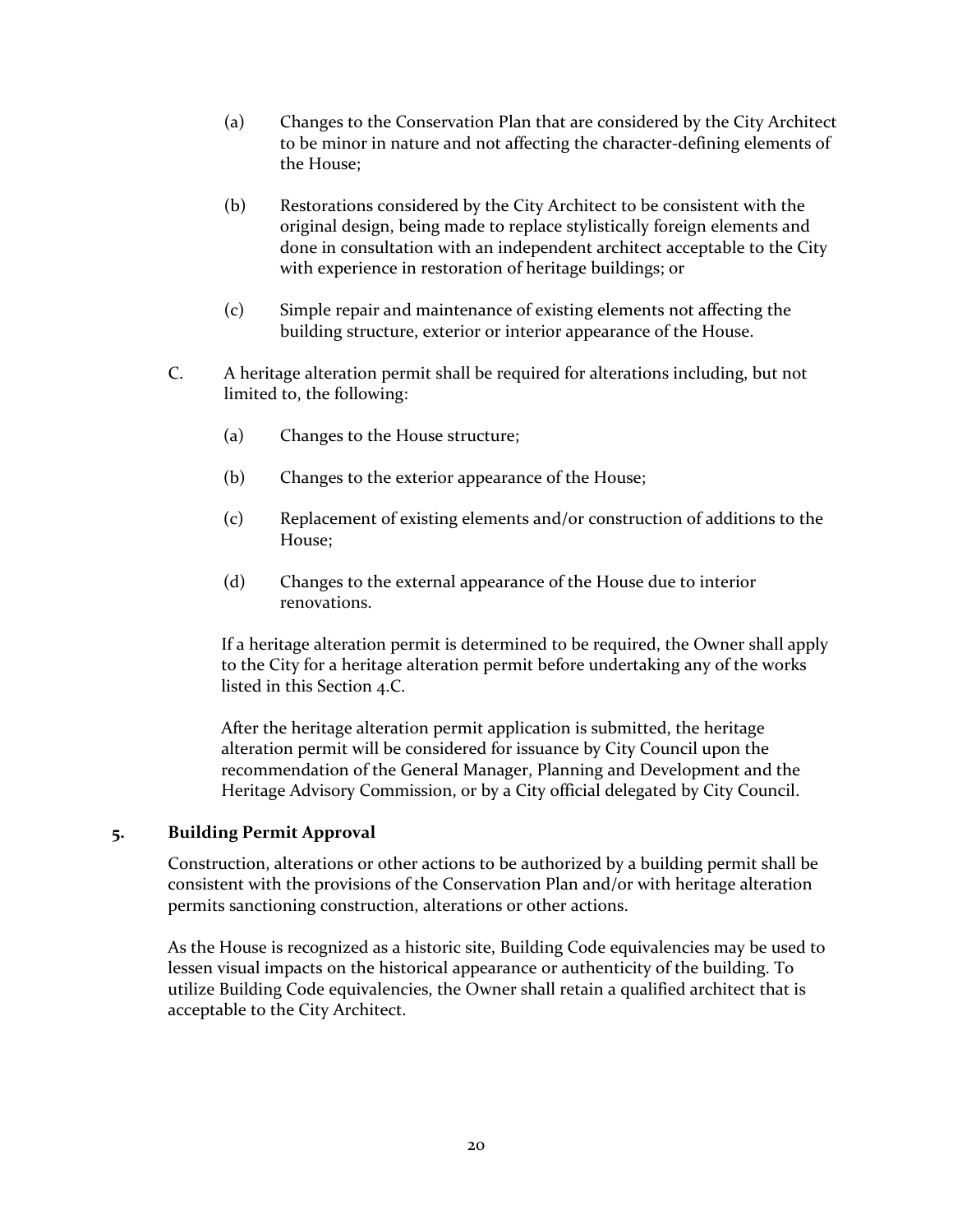### **PART III – RESTORATION STANDARDS AND SPECIFICATIONS**

### **1. Foundation**

The House will remain on its original foundation. Damaged areas shall be repaired as necessary using mortar formulation similar to existing.

## **2. Roof Structure and Cladding**

When replacing with new roof, the existing roof shall be replaced with original cedar roofing.

The eaves troughs and downspouts shall be examined and replaced if necessary. If proposed to be replaced, a simple gutter profile shall be specified to not compromise the historical character of the House.

## *3. BUILDING ENVELOPE, EXTERIOR, WOOD DETAILING AND TRIMS*

The existing twin-coursed shingle siding, wood detailing, trims and verandah floor and ceiling shall be retained and restored. Exterior wood cladding, detailing, trims, floors and ceilings shall be replaced only as required and replacement materials shall match the original materials.

Wood windows, including double-hung and casement wooden sash windows with vertically proportioned panes, shall be retained. In the event that any windows must be replaced due to aging or deterioration of materials, the replacement shall match the original in terms of style, shape, materials and assembly, and the original shall be retained on site. The existing display case window on the west elevation may be replaced with a more historically appropriate wood window.

Original wood exterior doors and hardware shall be retained where possible. If the front and/or rear exterior doors, which are not original, are to be replaced, then a style more in keeping with the historical character of the House shall be used. If it is determined that the original exterior wood basement door must be replaced due to water damage, then a style in keeping with the historical character of the House shall be used. The use of vinyl or metal doors is not permitted.

If the missing banisters on the front staircase are proposed to be reconstructed, the new banisters shall be in keeping with the historical character of the House (i.e., either closed to match the existing balustrades on the front verandah or open with simple pickets).

The exterior paint colour, including the wood trims, shall be subject to the prior written approval of the City. If the colour is to be changed, the change shall be done in consultation with the City and reflect as best as can be determined the original appearance of the House or heritage colours appropriate for the period of the House. A contrasting complementary paint colour shall be used for windows, doors and wood trims.